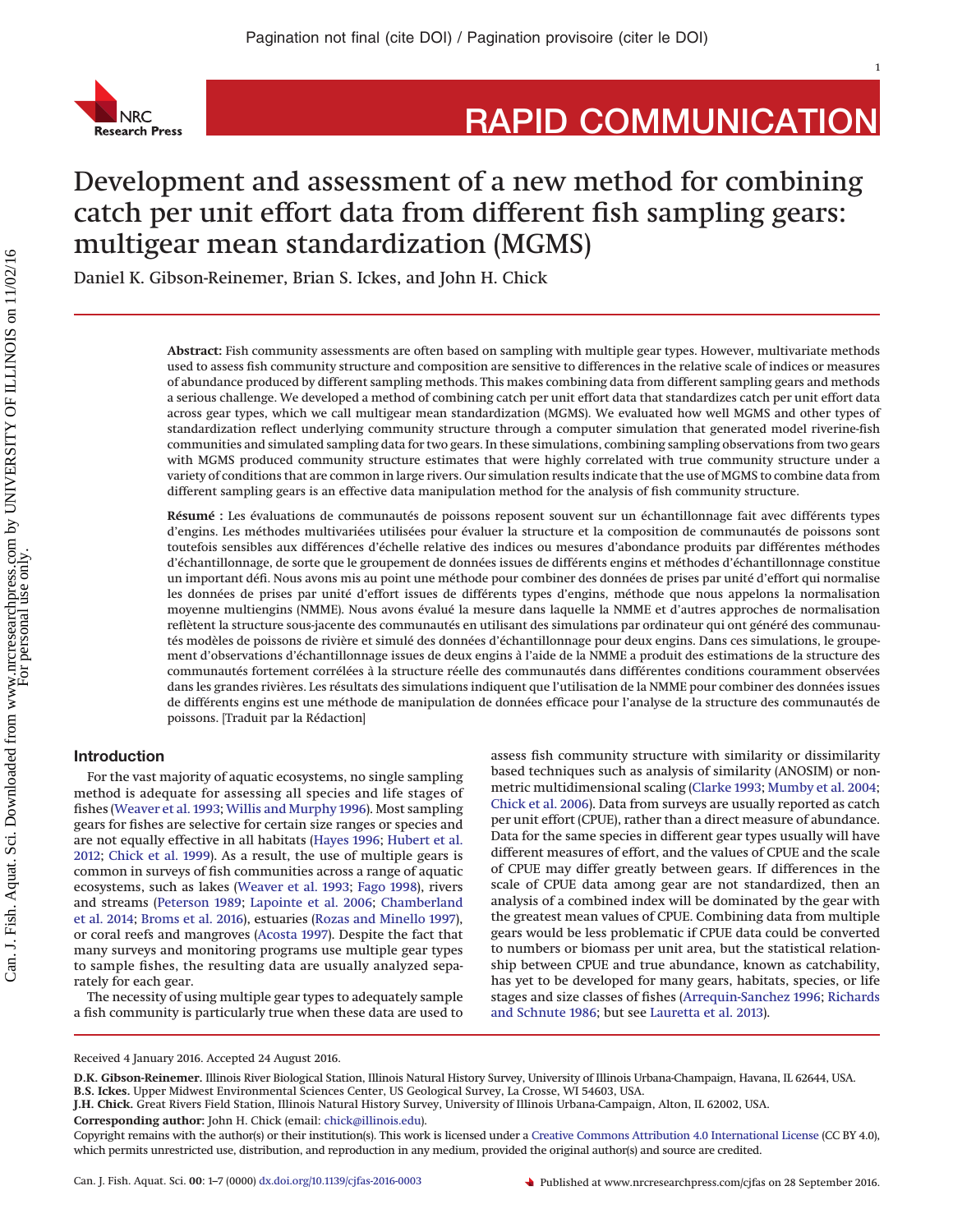For studies focusing on population trends or stock assessment of individual species of fish, there are several examples of methods to combine information from multiple sampling gears. A straightforward method is to sum CPUE data from multiple gears (e.g., [Hinch et al. 1991\)](#page-5-9). Combined CPUE data from multiple gears has been referred to as "standardized catch per unit effort (sCPUE)", with standardization being a combination of either extrapolating data such that effort in time for different gears is equal or by assuming that samples from different gear have equal effort despite differences in sampling time among gears [\(Phelps](#page-6-9) [et al. 2009,](#page-6-9) [2014,](#page-6-10) [2015\)](#page-6-11). In general, however, there is no accepted justification for standardizing by the amount of fishing time when combining an active method, such as electrofishing, with a passive method, such as hoop nets. Marine stock assessment studies often create a new index of the abundance of the population of interest by combining data from multiple fishing gear after data for each gear are placed on a relative scale (e.g., by setting the mean or maximum value of each gear to 1 or 100; [Conn 2010\)](#page-5-10). [Conn \(2010\)](#page-5-10) assessed such approaches and made recommendations for adjusting for differences in sampling variance among gears. When researchers are primarily interested in assessing patterns in fish community structure through time and (or) among locations, the task of combining data from multiple gears is more complex because community structure data are a combination of variation in the abundance of each species across observations (i.e., variation in absolute abundance) and variation in the abundance of each species within observations (i.e., relative abundance or species dominance).

Standardization techniques are available that convert data either among species within an observation or among observations within each species. [Weaver et al. \(1993\)](#page-6-0) converted CPUE data from multiple gears to relative abundance (i.e., among species within an observation). Converting CPUE data to relative abundance successfully standardizes CPUE data from multiple gears to the same relative scale, but also creates different patterns among observations within a species compared with the original CPUE data. Data sets of CPUE from different gears could be put on the same relative scale by (*i*) normalizing each data set within species and across observations to mean = 0 and variance = 1, (*ii*) dividing the CPUE for each species in each observation by the maximum CPUE for that species across all observations, a method we term SpeciesMax, or (*iii*) setting the mean of each species among samples to an arbitrary value (e.g., 1 or 100). The drawback to all of these standardizations is that the patterns of relative abundance among species within an observation will be altered. Additionally, rare species become equally weighted with abundant species, which may or may not be desirable depending on the specific goals and objectives of the analysis. For example, if CPUE data from multiple gears are combined using differential weighting (e.g., adjusting for the total area of habitat available to be sampled by each gear), the abundance patterns between species in an observation should be maintained to prevent confounding the overall weighting for each gear. An additional potential drawback to SpeciesMax standardization or converting CPUE to relative abundance is that both adjustments result in data restricted to a closed ratio (i.e.,  $0 \le x \ge 1$ ), which in some instances creates artificial correlations among species [\(Jackson 1997\)](#page-6-12).

We devised a method to combine data from multiple gears that preserves both patterns of relative abundance among species within observations and patterns of abundance within species among observations. This method standardizes data from multiple gears using a mean centering method, so we refer to this method as multigear mean standardization (MGMS). We used a simulation model to create communities of 18 species of fish and

simulated sampling these communities using electrofishing and mini-fyke nets. Our goal was to compare the accuracy of four methods of combining CPUE data (MGMS, sCPUE, relative abundance, and SpeciesMax) using parameters that reflect the distributions of large river fishes and an analysis framework consistent with multivariate techniques based on similarity–dissimilarity measures of community structure.

#### **Materials and methods**

#### **MGMS**

Calculating MGMS begins by standardizing the CPUE data for each gear using a form of mean centering. (See online supplementary material<sup>1</sup>, File S1 "MGMS\_Calculations.xlsx" for an example of calculations.) First, the total catch (TC) of all *i* species in each observation *j* per unit of effort *e* is calculated as (TC<sub>*j*</sub>/*e*). Next, for each gear, the mean total catch per unit effort ( $\overline{TC}_j$ /*e*) is observation *j* per unit of effort *e* is calculated as (TC*<sup>j</sup>* /*e*). Next, for *j* /*e*) is calculated. To standardize the data for each gear, the CPUE of species *i* in observation *j*  $(c_{ij}|e)$  is divided by the mean total catch per unit effort across all observations, yielding:

<span id="page-1-1"></span>
$$
(1) \qquad \text{MSC}_{ij} = \frac{c_{ij}/e}{\overline{\text{TC}}/e}
$$

where MSC*ij* is mean standardized catch of species *i* in observation *j*. Note that the units of effort *e* associated with the gear are cancelled out in the calculation of MSC*ij*, and both the patterns of relative abundance of species within an observation and relative abundance of a species across observations are preserved. See File S[21](#page-1-0) for details of how [eq. 1](#page-1-1) was derived. Once CPUE data for each gear are converted to MSC*ij*, they can be combined across gears (e.g., MSCfyke + MSCelectrofishing), and the resulting sums provide the basis for multivariate analysis. For example, the simplest method of combining data from multiple gears would be simply to add MSC*ij* data from each gear together for each species from each sampling location or time (sensu [Hinch et al. 1991;](#page-5-9) [Jackson](#page-6-13) [and Harvey 1997\)](#page-6-13).

#### **Model overview**

Our objective in creating our model was to allow a comparison of the efficacy of MGMS standardization compared with other standardization methods in the context of analyzing community structure with similarity- or dissimilarity-based multivariate techniques. All modeling and analysis was conducted using SAS for Windows [\(SAS Institute, Inc. 2013\)](#page-6-14). We began by creating known fish communities so that we could compare different methods of combining sampling gears against true values. We wanted these known communities to emulate real communities of fish, so we used the Upper Mississippi River System (UMRS) as a template. Six reaches of the UMRS are sampled extensively with multiple gears by the Long Term Monitoring element (LTRM) of the US Army Corps of Engineers Upper Mississippi River Restoration Program [\(Ratcliff et al. 2014\)](#page-6-15). The primary goal of LTRM fish monitoring is to generate reach-wide means of CPUE across multiple habitat strata for each sampling gear using a stratified-random sampling design.

We generated known fish distribution patterns for 18 species across 21 river reaches and generated sampled fish distribution patterns for two gears in six of these reaches. In the UMRS, not all species occur in all six of the LTRM study reaches, and we wanted the model to simulate realistic distributions of species across river reaches. To be sure our simulated data would reflect both common and less common species in the UMRS, we examined distribution patterns for 56 species of fish that were captured in at least 8 out of the 10 years (1994–2003) of LTRM monitoring. Of these

<span id="page-1-0"></span><sup>1</sup> Supplementary data are available with the article through the journal Web site at [http://nrcresearchpress.com/doi/suppl/10.1139/cjfas-2016-0003.](http://nrcresearchpress.com/doi/suppl/10.1139/cjfas-2016-0003)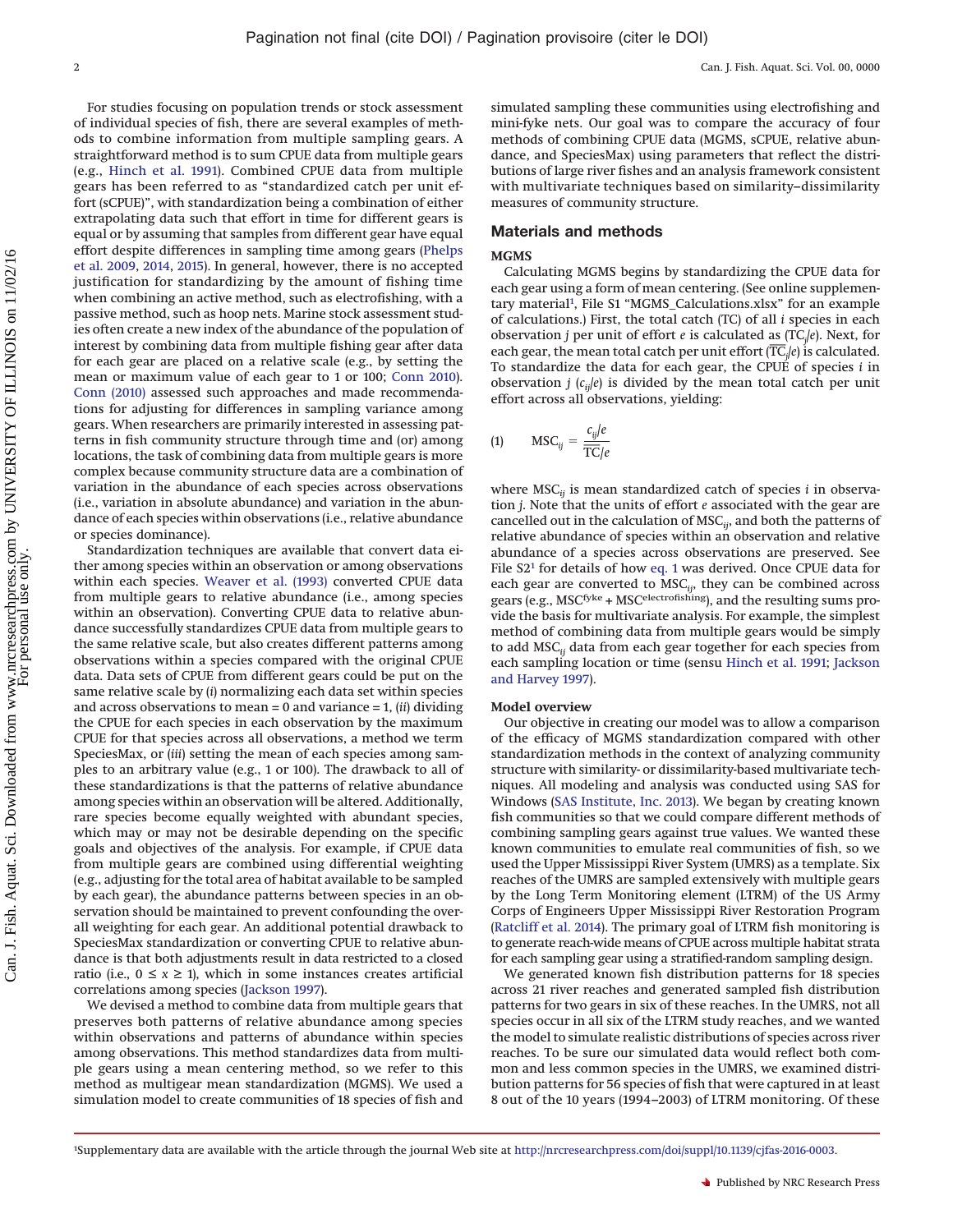56 species, 64% occurred in all six reaches, 18% occurred in four or five, 14% occurred in two or three, and 4% only occurred in one. We randomly generated 100 beta probability distributions defined on the interval (0, 1) across the 21 simulated river reaches and constrained the curves such that the distribution across the six reaches sampled would match the percentages listed above. We used the beta function  $(D = x^{\alpha}(1 - x)^{\gamma})$ , with random combinations of  $\alpha$  and  $\gamma$  to produce realistic distributions, including both symmetric and asymmetric distribution curves (Fig. S[11](#page-1-0) ). The types of response curves were not selected to favor any form (e.g., symmetric, skewed, plateau, etc.) because true response curves of fishes are rarely known.

Each of the 18 species had a probability distribution pattern that was defined by randomly selecting one of the 100 beta curves, which we then converted from probability values (0-1) to abundance values (kg·ha−1) using a simulated maximum biomass for each species. The maximum biomass of each species was modeled using a gamma probability distribution (rangam function in SAS) so that there would be fewer species with high abundance and more species with low abundance (Fig. S2<sup>1</sup>). We constrained the peak biomass from the gamma distributions such that the sum of all 18 species at a river reach would average 400 kg·ha−1, the global mean biomass of fishes in large rivers [\(Welcomme 1985;](#page-6-16) [Fig. 1\)](#page-2-0).

# **Generating sampled distributions**

Our analysis is based on comparing two sampling gears for fishes that produce CPUE data on different scales. We assumed that the two gears would be used independently in each of the six sampled reaches to generate reach-wide means of CPUE for each species. Sampling means for electrofishing and mini-fyke netting were generated in six of the 21 simulated river reaches. Catchabil<span id="page-2-1"></span>**Fig. 2.** An example of (A) an abundance distribution among the six sample reaches generated by the model, (B) electrofishing mass per unit effort (MPUE) data generated by the model, and (C) mini-fyke MPUE data generated by the model.

A. Actual Distributions

ity (*q*; standardized as CPUE) varies between electrofishing and mini-fyke nets, and we assumed an order of magnitude difference in *q* between gears for these simulations. We further structure *q* for both gears types such that one-third of the species were sampled well, one-third moderately, and one-third poorly, and we assumed that species sampled well by one gear were poorly sampled by the other gear [\(Fig. 2\)](#page-2-1). The base condition for *q* in these simulations was 0.35, 0.035, and 0.0001 for electrofishing and 0.035, 0.0035, and 0.0005 for mini-fyke nets (Table S[11](#page-1-0) ). Note that sampling means for species with *q* = 0.0001 or 0.0005 will normally have CPUE = 0 with occasional incidences of detection (i.e., bycatch). To create variation in the sampling means for each species and river reach, we varied *q* for each species among river reaches using a defined coefficient of variation (CV). For each species, *q* at each river reach was multiplied by a positive real number drawn from a uniform distribution (ranuni function in SAS) with a mean of 1 and range defined by the specified CV. Mini-fyke net data are typically more variable than electrofishing data, so we used a CV around *q* of 25% for mini-fyke nets and 15% for electrofishing in baseline simulations. The simulations pro-





<span id="page-2-0"></span>**Fig. 1.** Two examples of abundance distributions generated by the

model for six species across 20 river reaches.

100

80

60

40

20

Biomass (kg•ha<sup>-1</sup>)

Н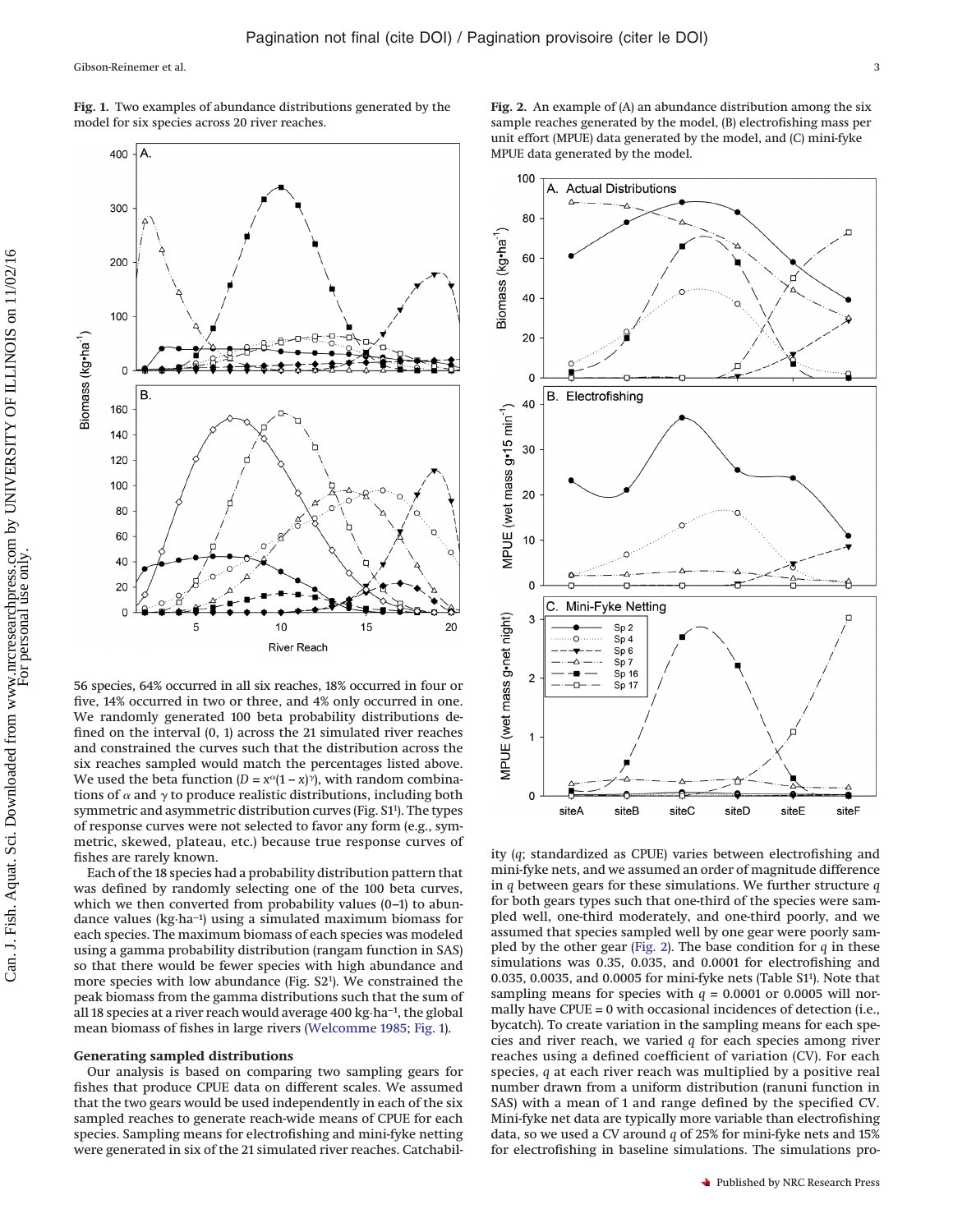<span id="page-3-0"></span>**Fig. 3.** Examples of distribution patterns for (A) the actual biomass of each species generated by the model and distributions formed by combining model electrofishing and mini-fyke netting data using (B) multigear mean standardization (MGMS), (C) relative abundance, (D) SpeciesMax, and (E) standardized catch per unit effort (CPUE).



vided qualitatively similar patterns of biomass as those observed in fish monitoring data from the UMRS (Fig. S3<sup>1</sup>, [Fig. 2\)](#page-2-1).

## **Methods of combining data across gears**

We compared four methods for combining CPUE across gears: (*i*) MGMS; (*ii*) relative abundance; (*iii*) SpeciesMax; and (*iv*) sCPUE. Relative abundance was calculated for each gear by

dividing CPUE data for each species in an observation by the total CPUE of all species for that observation. SpeciesMax values were calculated by taking the CPUE for each species in an observation and dividing by the maximum CPUE of that species across all observations. For MGMS, relative abundance, and SpeciesMax, we combine data for the two gear types by summing the transformed data across gears. Values for sCPUE were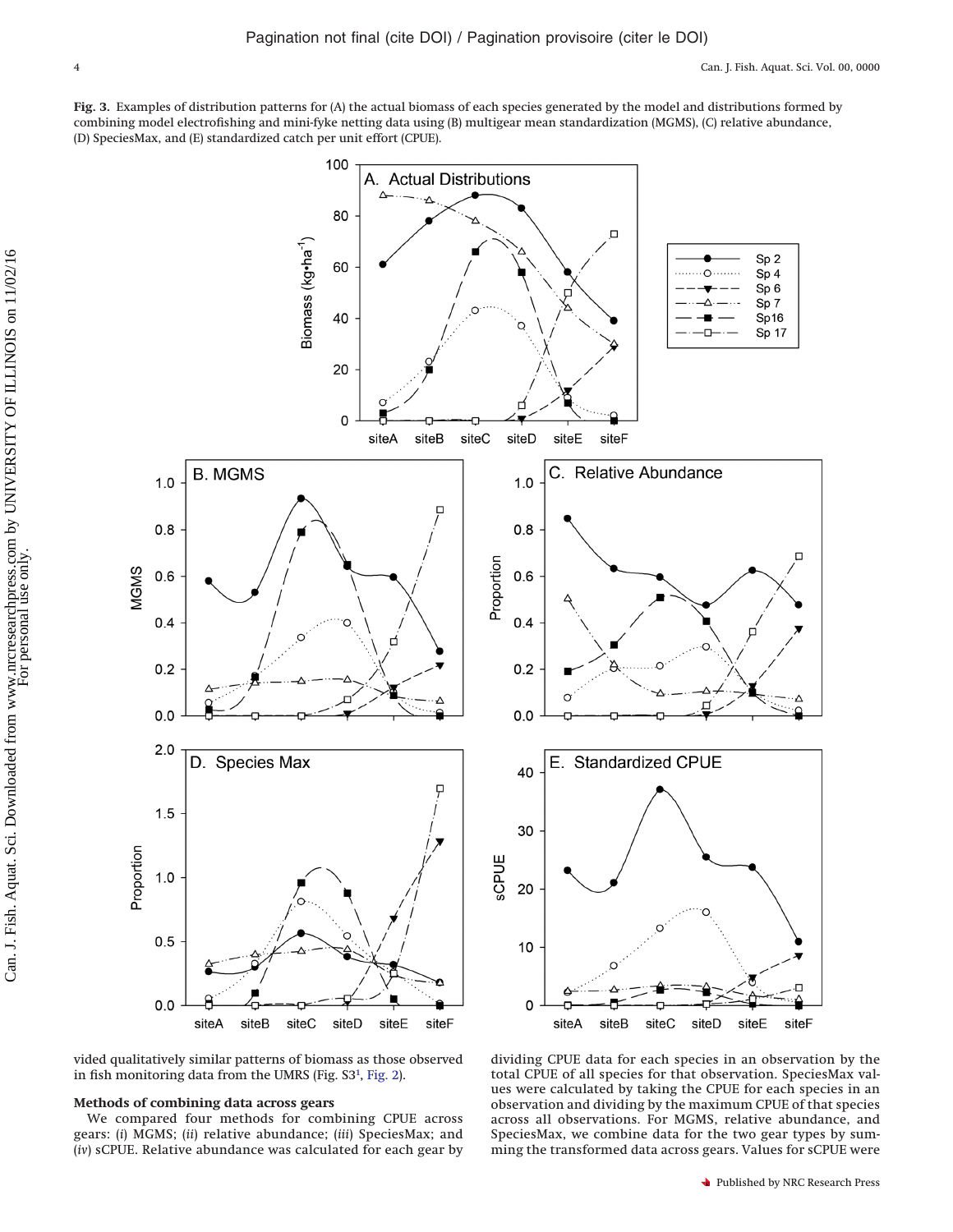calculated by summing the CPUE data for both gears without any additional standardization.

For these simulations, the abundance distributions among river reaches for the 18 species are known. We evaluated how well each method reflected the true abundance patterns by converting both the actual species distributions and the four transformed sampling distributions (MGMS, relative abundance, SpeciesMax, and sCPUE; [Fig. 3\)](#page-3-0) for the 18 species at each reach to Bray–Curtis similarity matrices  $(6 \times 6)$  and then used the Mantel test to correlate the similarity matrix from the actual species distributions with matrices from each of the four transformed sampling distributions. Each run of the model consisted of 1000 iterations of generating known and sampled species distributions, known and sampled Bray–Curtis similarity matrices, and Mantel correlation, allowing for robust descriptions of the correlation coefficient mean and variation for each standardization. We assessed the rate at which each method failed to correlate well with true abundance by counting number of model runs where the correlation coefficient was below 0.5.

#### **Sensitivity analyses**

We conducted sensitivity analyses examining how data transformations, the coefficient of variation around catchability (see [Table 1\)](#page-4-0), and the differences in catchability among species (see [Table 2\)](#page-5-11) affected the Mantel correlations with the actual species distributions. For many multivariate analyses, data transformations such as square root or logarithmic transformations or standardizations such as relative abundance or SpeciesMax are used to either achieve multivariate normality or reduce the influence of dominant species on results. Therefore, we compared model runs with untransformed CPUE data with runs where CPUE were logtransformed  $(log_{10}$  CPUE + 1) or square-root-transformed prior to the multiple gear mean transformation. To examine sensitivity to the coefficient of variation around catchability, we used three different combinations of CV levels: 5% and 10%; 15% and 20%; and 35% and 45% for electrofishing and mini-fyke nets, respectively. To examine variation in catchability, we performed four analyses: (*i*) increasing the *q* values of electrofishing to 0.75, 0.075, and 0.0001, producing an even greater disparity in catchability between the two gears; (*ii*) using equal catchability levels (*q* = 0.1) for all species in both gears; and (*iii*) using random values for *q* (range 0–1) for all species and gears.

#### **Results**

Across a variety of settings, MGMS generally produced the highest mean correlation coefficients and the lowest variation. We evaluated the sensitivity of different methods to changes in the catchability coefficient [\(Table 1\)](#page-4-0), and MGMS had the highest mean correlation coefficient across different settings. We also evaluated the sensitivity of different methods to increasing the coefficient of variation of the catchability coefficient [\(Table 2\)](#page-5-11), and MGMS again produced the highest mean correlation coefficient. SpeciesMax and sCPUE produced mean correlation coefficients that were high but slightly below that of MGMS in most instances, while relative abundance performed the worst across all settings. Transformations had little impact on the relative performance of each method; MGMS produced the highest mean correlation coefficient and lowest standard deviation in untransformed, square-root-transformed, and log-transformed data (Fig. S4<sup>1</sup>; Table S2<sup>1</sup>).

Both MGMS and SpeciesMax produced few model runs with correlation coefficients less than 0.5, regardless of the scenario [\(Tables 1](#page-4-0) and [2\)](#page-5-11). More runs with low correlations occurred with sCPUE, and relative abundance produced more poor correlations than any other method by an order of magnitude. While the use of 0.5 as a cutoff of poor correlation is somewhat arbitrary, the distribution of 1000 iterations shows MGMS generally had the fewest number of low-performing iterations (Fig. S4<sup>1</sup>).

<span id="page-4-0"></span>**Table 1.** Mean correlation coefficient (*r* ± 1 SD) from sensitivity analyses for coefficient of variation (CV) of the catchability coefficient (*q*).

|                             | $CV_{FF} = 5\%;$  | $^{\ast}CV_{\text{FF}} = 15\%;$ CV <sub>FF</sub> = 35%; |                       |      |
|-----------------------------|-------------------|---------------------------------------------------------|-----------------------|------|
| Standardization             | $CVME = 10\%$     | *CV <sub>ME</sub> = 20% CV <sub>ME</sub> = 40%          |                       | Mean |
| <b>MGMS</b>                 | $0.95 (\pm 0.05)$ | $0.93$ ( $\pm 0.05$ )                                   | $0.88 (\pm 0.08)$     | 0.92 |
| Relative abundance          | $0.82 (\pm 0.15)$ | $0.81 (\pm 0.14)$                                       | $0.77$ ( $\pm 0.16$ ) | 0.80 |
| SpeciesMax                  | $0.90 (\pm 0.08)$ | $0.90 (\pm 0.07)$                                       | $0.88 (\pm 0.07)$     | 0.89 |
| <b>sCPUE</b>                | $0.89$ (±0.08)    | $0.87 (\pm 0.10)$                                       | $0.81 (\pm 0.13)$     | 0.86 |
| No. of runs where $r < 0.5$ |                   |                                                         |                       |      |
| <b>MGMS</b>                 | 0                 | $\Omega$                                                | $\overline{4}$        | 1    |
| Relative abundance          | 40                | 41                                                      | 70                    | 50   |
| SpeciesMax                  | 1                 | 0                                                       | $\Omega$              | 0    |
| <b>sCPUE</b>                | 3                 | 5                                                       | 32                    | 13   |

**Note:** MGMS, multigear mean standardization; sCPUE, standardized catch per unit effort. The subscript EF refers to electrofishing, and the subscript MF refers to mini-fyke.

\*Base settings of the model.

#### **Discussion**

Of the methods we evaluated, MGMS provided the best correlations with the actual community structure patterns across a variety of scenarios and data transformations, suggesting it offers an effective method of combining measures of abundance from different sampling gears. Two additional methods, sCPUE and SpeciesMax, also perform relatively well, while the lower correlations obtained using relative abundance suggests it is a less desirable transformation for combining data from different gears for analysis of community structure. Moreover, MGMS, sCPUE, and SpeciesMax were able to maintain relatively high accuracy even when levels of catchability across species were highly variable (e.g., random catchability and high CV values), suggesting they should be robust to scenarios encountered in many situations. Thus, with the exception of relative abundance, the other methods of combining CPUE data also showed potential for use in community structure analyses. However, although sCPUE performed better than expected, it was more vulnerable to increasing coefficient of variation in the catchability coefficient. In many contexts, the coefficient of variation in catchabilitymay be high and (or) unknown. Given that MGMS and SpeciesMax appear to be less vulnerable to increasing variation, these methods are probably better suited than sCPUE for analysis of community structure.

Although [Jackson and Harvey \(1997\)](#page-6-13) warned of potential problems with differing patterns of species covariation among gears, the approach may still be desirable, especially when different gears are used to sample different species, size classes, or habitats within a given ecosystem (i.e., where uniform patterns of species covariation are not expected). In the latter case, researchers could weight the standardized CPUE data according to the proportion of the ecosystem composed of each habitat. For example, if electrofishing and hoop nets are used to sample fishes in different habitats and the total hectares of available habitat sampled by electrofishing is 25% of the habitat available for hoop netting, then we could multiply electrofishing CPUE by 0.25 before combining the two data sets. An alternative recommended by [Weaver](#page-6-0) [et al. \(1993\)](#page-6-0) is to build a data set composed of combinations of gear type, species, and life stage (e.g., there are unique rows for each combination of species, gear type, and life stage). In this case, our standardization technique is still desirable for preventing gears with the largest values of CPUE from dominating the results.

The application of MGMS to achieve representative fish community structure patterns from data collected by multiple gears should be immediately useful to a growing number of research fields. Increasingly, management of aquatic ecosystems is shifting away from single-species management toward a more ecosystembased approach that considers how entire assemblages are affected by processes. For instance, homogenization of fish faunas can occur when habitat change or degradation occurs (e.g., [Gido](#page-5-12)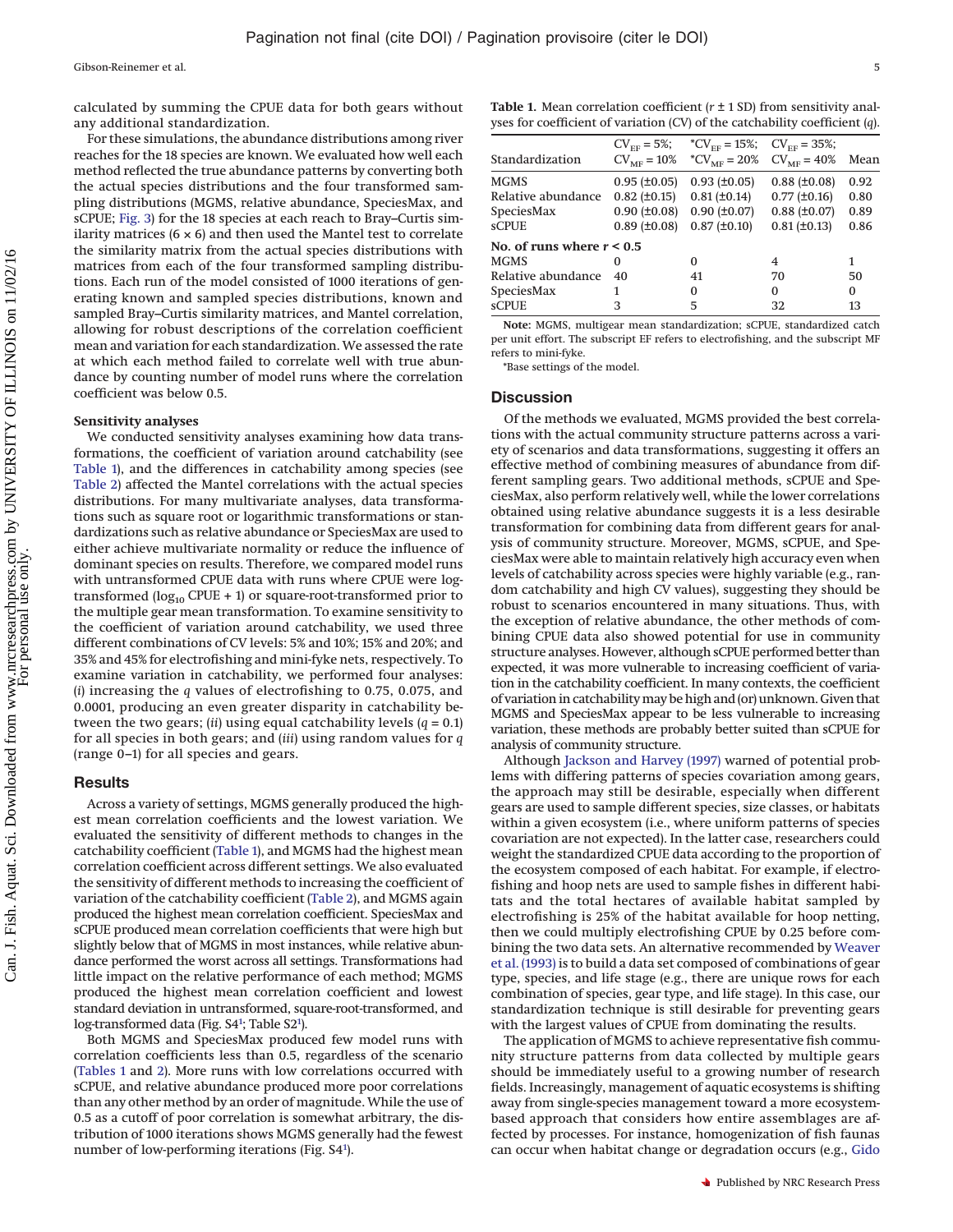<span id="page-5-11"></span>**Table 2.** Mean correlation coefficient  $(r \pm 1 \text{ SD})$  from sensitivity analyses for the catchability coefficient (*q*).

| Base setting                | Electrofishing<br>$q = 0.75, 0.075,$<br>0.0001 | All $q = 0.1$     | Random q              | Mean |
|-----------------------------|------------------------------------------------|-------------------|-----------------------|------|
| $0.93 (\pm 0.05)$           | $0.93$ ( $\pm 0.05$ )                          | $0.97 (\pm 0.02)$ | $0.85$ ( $\pm 0.13$ ) | 0.92 |
| $0.81 (\pm 0.14)$           | $0.81 (\pm 0.15)$                              | $0.85 (\pm 0.14)$ | $0.74$ ( $\pm 0.19$ ) | 0.80 |
| $0.90 (\pm 0.07)$           | $0.90 (\pm 0.08)$                              | $0.89$ (±0.08)    | $0.86 (\pm 0.09)$     | 0.89 |
| $0.87 (\pm 0.10)$           | $0.85$ ( $\pm 0.11$ )                          | $0.97 (\pm 0.02)$ | $0.85$ ( $\pm 0.13$ ) | 0.89 |
| No. of runs where $r < 0.5$ |                                                |                   |                       |      |
| $\Omega$                    | $\Omega$                                       | $\Omega$          | 24                    | 6    |
| 41                          | 47                                             | 48                | 110                   | 62   |
| $\Omega$                    | 1                                              | $\overline{2}$    | 10                    | 3    |
| 5                           | 11                                             | $\Omega$          | 24                    | 10   |
|                             |                                                |                   |                       |      |

**Note:** All iterations of the model were run with a coefficient of variation of 40% for *q*.

[et al. 2009\)](#page-5-12). Similarly, changes in assemblage-level data can form the basis of large-scale water quality assessments that may shape policy decisions [\(Davies and Jackson 2006\)](#page-5-13). Assessments of community structure, typically through multivariate analysis such as ANOSIM, are ultimately dependent on robust estimates of abundance patterns, which ultimately require sampling with multiple gears. The strong performance of MGMS suggests it is effective for combining data from multiple gear types for use in multivariate analyses.

No standardization technique is a panacea for all the problems that must be addressed to analyze combined data from multiple gears. Issues of selecting which species to include from each gear type and how to properly weight data from each gear need careful consideration [\(Jackson and Harvey 1997\)](#page-6-13). For example, MGMS does not alter the variance structure of the data (e.g., the coefficient of variation across samples for the raw and standardized data will be equal because the data are simply divided by a constant). If there are substantial differences in variance among gear, it would be advisable to apply standard transformation techniques (e.g., square root, logarithmic) before standardization with MGMS, especially where multivariate normal data are an assumption of the analysis techniques. Note that different transformation techniques could be conducted for different gear prior to standardization with MGMS. Alternatively, MGMS standardized data from multiple gear could be combined using inverse-variance weighting to adjust for differences in variance among gear. Once data from multiple gears are standardized and combined, researchers still need to decide whether to apply further transformations (e.g., square root, fourth-root, or adjusting species to equal maximum) to dampen the influence of dominant species. Thus, the standardization technique we suggest here is just a first step in properly analyzing community data from multiple sampling gears. Although we have discussed this technique in the context of combining multiple fish sampling methods, it would be equally applicable to any community of organisms sampled with multiple methods.

Our study is an attempt to introduce a new standardization technique and present an evaluation in the context of analysis of community structure using similarity- or dissimilarity-based multivariate techniques. Based on this study, we feel that MGMS is well suited for analysis of community structure because it preserves both information on the abundance patterns of species across observations and the relative abundance of patterns across species within each observation. The efficacy of using MGMS for combining data from multiple sampling gears for other contexts and analyses, such as stock assessment of individual species for management of marine fisheries (sensu [Conn 2010\)](#page-5-10), will require additional assessment. Even in the context of the analysis of community structure, scientists should have specific goals and objectives for combining data from multiple gears. For example, if the primary objective for combining information is to increase the

number of species available for analysis or to include multiple life stages of species in the analysis, MGMS should be a good option. If the primary objective is to simply combine data from multiple gears where the trends for each species are assumed to be the same for each gear, consideration should be given to the techniques of standardization of CPUE data for stock assessment (sensu [Maunder and Punt 2004;](#page-6-17) [Conn 2010\)](#page-5-10). Finally, researchers should carefully consider the assumptions of the analysis technique and be sure MGMS is an appropriate standardization technique for that analysis.

## **Acknowledgements**

Funding for this project was provided by the US Army Corps of Engineers Upper Mississippi River Restoration Program. We thank Jennifer Sauer from the USGS Upper Midwest Environmental Sciences Center for editorial comments. Peter Minchin and Valerie Barko provided valuable input during the early development of the MGMS standardization method.

#### **References**

- <span id="page-5-5"></span>Acosta, A. 1997. Use of multi-mesh gillnets and trammel nets to estimate fish species composition in coral reef and mangroves in the southwest coast of Puerto Rico. Caribb. J. Sci. **33**: 45–57.
- <span id="page-5-8"></span>Arrequin-Sanchez, F. 1996. Catchability: a key parameter for fish stock assessment. Rev. Fish. Biol. Fish. **6**: 221–242. doi[:10.1007/BF00182344.](http://dx.doi.org/10.1007/BF00182344)
- <span id="page-5-4"></span>Broms, K.M., Hooten, M.B., and Fitzpatrick, R.M. 2016. Model selection and assessment for multi-species occupancy models. Ecology, **97**(7): 1759–1770. doi: [10.1890/15-1471.1.](http://dx.doi.org/10.1890/15-1471.1)
- <span id="page-5-3"></span>Chamberland, J.-M., Lanthier, G., and Boisclair, D. 2014. Comparison between electrofishing and snorkeling surveys to describe fish assemblages in Laurentian streams. Environ. Monit. Assess. **186**: 1837–1846. doi[:10.1007/s10661-013-](http://dx.doi.org/10.1007/s10661-013-3497-4) [3497-4.](http://dx.doi.org/10.1007/s10661-013-3497-4)
- <span id="page-5-1"></span>Chick, J.H., Coyne, S., and Trexler, J.C. 1999. Effectiveness of airboat electrofishing for sampling fishes in shallow, vegetated habitats. N. Am. J. Fish. Manage. **19**: 957–967. doi[:10.1577/1548-8675\(1999\)019<0957:EOAEFS>2.0.CO;2.](http://dx.doi.org/10.1577/1548-8675(1999)019%3C0957%3AEOAEFS%3E2.0.CO;2)
- <span id="page-5-7"></span>Chick, J.H., Pegg, M.A., and Koel, T.M. 2006. Spatial patterns of fish communities in the Upper Mississippi River System: assessing fragmentation by low-head dams. River Res. Appl. **22**: 413–427. doi[:10.1002/rra.912.](http://dx.doi.org/10.1002/rra.912)
- <span id="page-5-6"></span>Clarke, K.R. 1993. Non-metric multivariate analyses of changes in community structure. Aust. J. Ecol. **18**: 117–143. doi[:10.1111/j.1442-9993.1993.tb00438.x.](http://dx.doi.org/10.1111/j.1442-9993.1993.tb00438.x)
- <span id="page-5-10"></span>Conn, P.B. 2010. Hierarchical analysis of multiple noisy abundance indices. Can. J. Fish. Aquat. Sci. **67**(1): 108–120. doi[:10.1139/F09-175.](http://dx.doi.org/10.1139/F09-175)
- <span id="page-5-13"></span>Davies, S.P., and Jackson, S.K. 2006. The biological condition gradient: a descriptive model for interpreting change in aquatic ecosystems. Ecol. Appl. **16**: 1251–1266. doi[:10.1890/1051-0761\(2006\)016\[1251:TBCGAD\]2.0.CO;2.](http://dx.doi.org/10.1890/1051-0761(2006)016%5B1251%3ATBCGAD%5D2.0.CO;2)
- <span id="page-5-2"></span>Fago, D. 1998. Comparison of littoral fish assemblages sampled with a mini-fyke net or with a combination of electrofishing and small-mesh seine in Wisconsin lakes. N. Am. J. Fish. Manage. **18**: 731–738. doi[:10.1577/1548-8675\(1998\)](http://dx.doi.org/10.1577/1548-8675(1998)018%3C0731%3ACOLFAS%3E2.0.CO;2) [018<0731:COLFAS>2.0.CO;2.](http://dx.doi.org/10.1577/1548-8675(1998)018%3C0731%3ACOLFAS%3E2.0.CO;2)
- <span id="page-5-12"></span>Gido, K.B., Schaefer, J.F., and Falke, J.A. 2009. Convergence of fish communities from the littoral zone of reservoirs. Freshw. Biol. **54**: 1163–1177. doi[:10.1111/j.](http://dx.doi.org/10.1111/j.1365-2427.2008.02162.x) [1365-2427.2008.02162.x.](http://dx.doi.org/10.1111/j.1365-2427.2008.02162.x)
- <span id="page-5-0"></span>Hayes, M.L. 1996. Active fish capture methods. *In* Fisheries techniques. 2nd ed. *Edited by* D.W. Willis and B.R. Murphy. American Fisheries Society, Bethesda, Md. pp. 123–145.
- <span id="page-5-9"></span>Hinch, S.G., Collins, N., and Harvey, H.H. 1991. Relative abundance of littoral